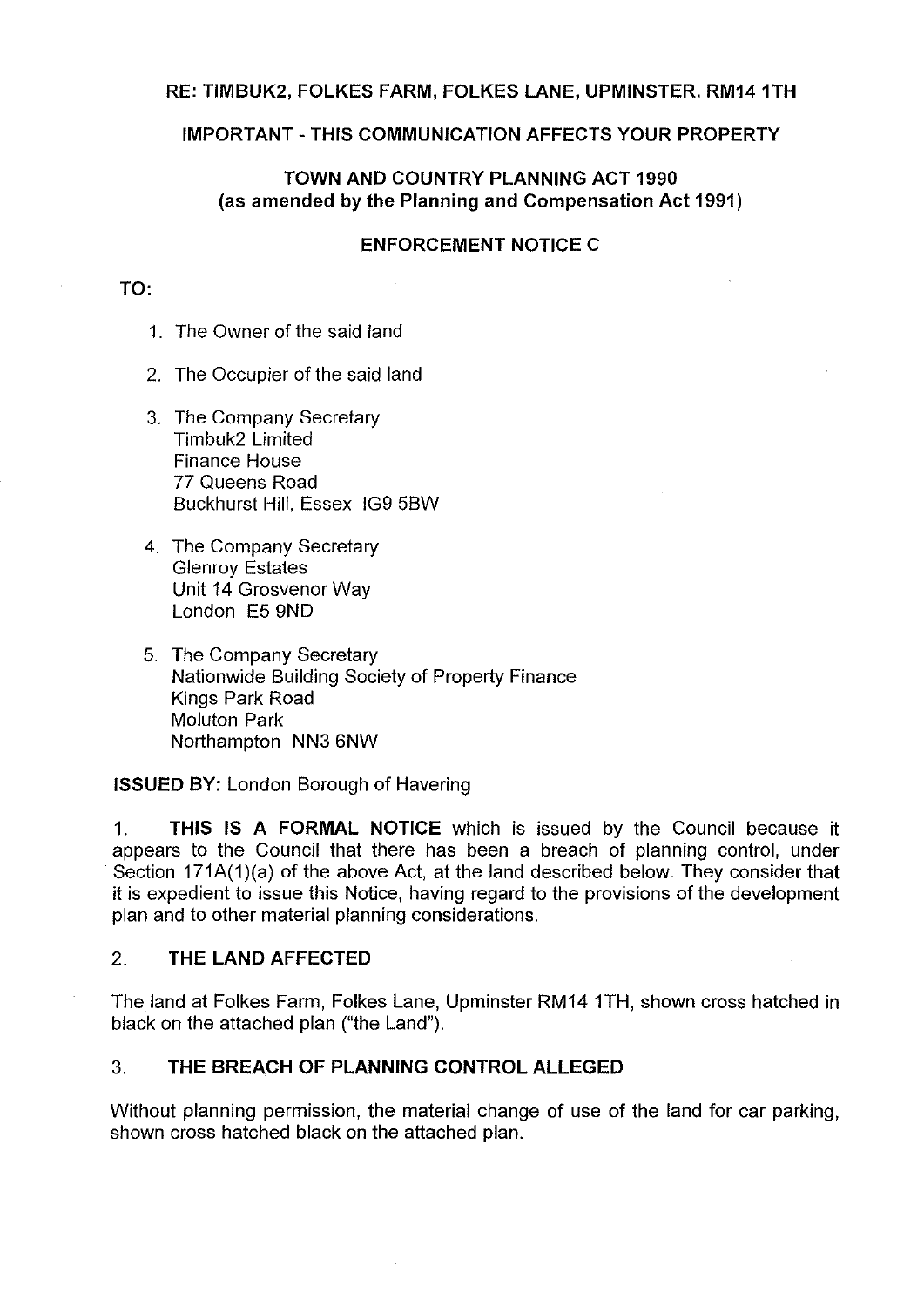# 4. **REASONS FOR ISSUING THIS NOTICE**

It appears to the Council that the above breach of planning control has occurred within the last ten years. The change of use of the land for car parking was substantially commenced less than ten years ago. The site lies within the Metropolitan Green Belt

The unauthorised development is contrary is contrary to development plan policies and harmful to the visual amenity of the Land. In making it's decision to issue this Notice the council considers that the hardstanding area associated with the material change of use of the Land for car parking causes harm to the character and the openness of the Metropolitan Green Belt

The unauthorised development is contrary to the objectives of Planning Policy Guidance Note 2: Green Belts, and contrary to Policy DC45 of the Local Development Framework, which confirm that planning permission should only be given if such identified harm is clearly outweighed by very special circumstances.

As the material change of use of the Land for car parking has a detrimental impact upon views into the site, and the sites openness, it affects the contribution of the site to the Metropolitan Green Belt. The Council does not consider that planning permission should be given, because planning conditions could not overcome this harm.

In making its decision to issue this Notice the Council considered that the unauthorised use is contrary to the following policies of the Local Development Framework: policies DC61, DC45 and PPG2 policy guidance.

# 5. **WHAT YOU ARE REQUIRED TO DO**

(i) Cease using the land shown cross hatched on the attached plan for the unauthorised use of car parking.

Time for compliance: 3 months from the effective date of this notice.

(ii) Remove all hardstanding located in the area cross hatched black on the attached plan from the Land.

Time for compliance: 3 months from the effective date of this notice.

(iii) Remove from the Land all rubbish, rubble, building material, machinery, apparatus and equipment brought onto the Land in order to comply with (ii) above.

Time for compliance: 3 months from the effective date of this notice.

(iv) Restore the land to its original condition prior to the installation of the unauthorised hardstanding, by reseeding the area cross hatched black on the attached plan with grass.

Time for compliance: 6 months from the effective date of this notice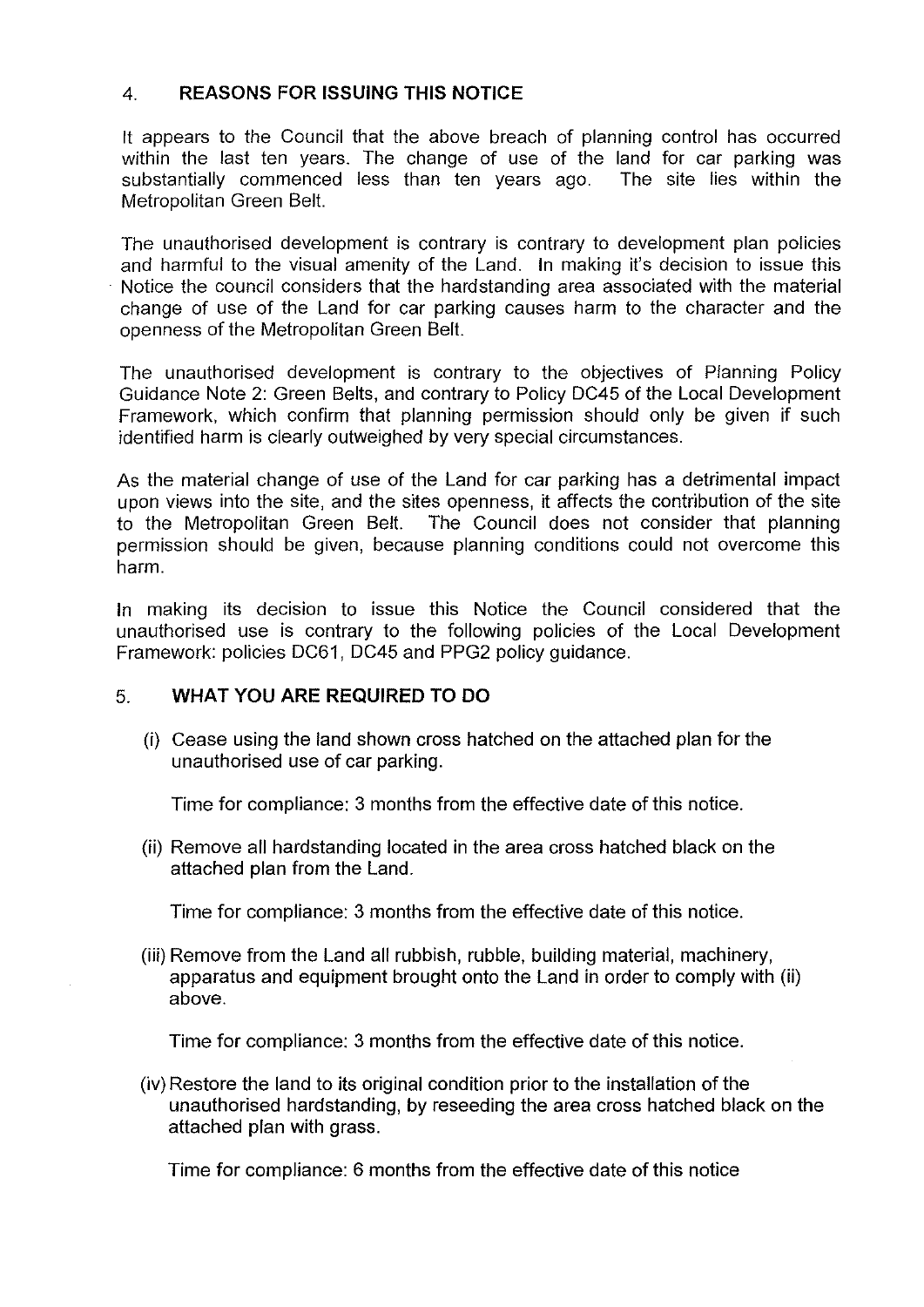# 6. **WHEN THIS NOTICE TAKES EFFECT**

This Notice takes effect on 13 May 2010, unless an appeal is made against it beforehand

 $\mathcal{L}$ 

Dated: 1 April 2010

Signed: lealf Authorised Officer

on behalf of London Borough of Havering Town Hall Main Road Romford RM1 38D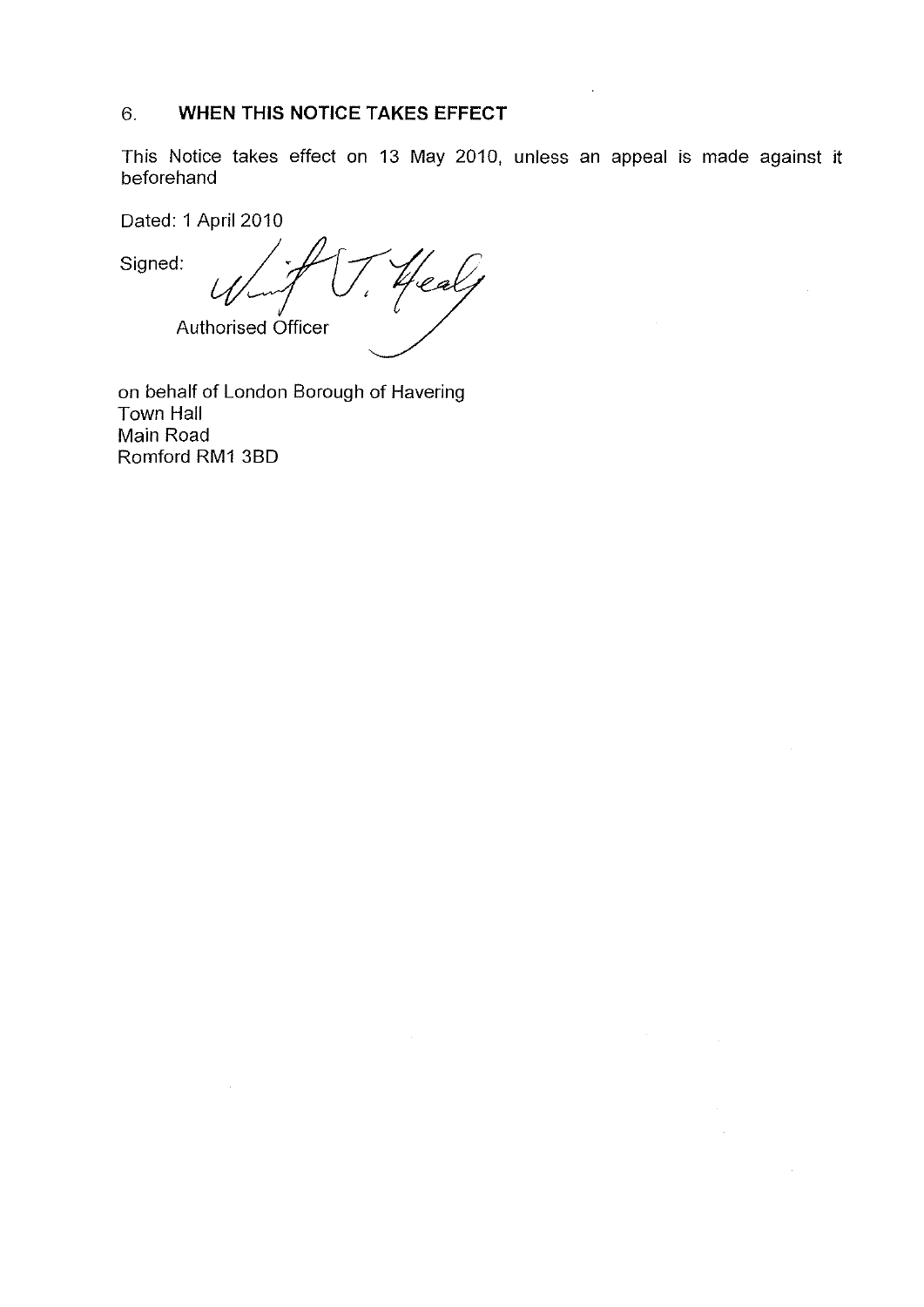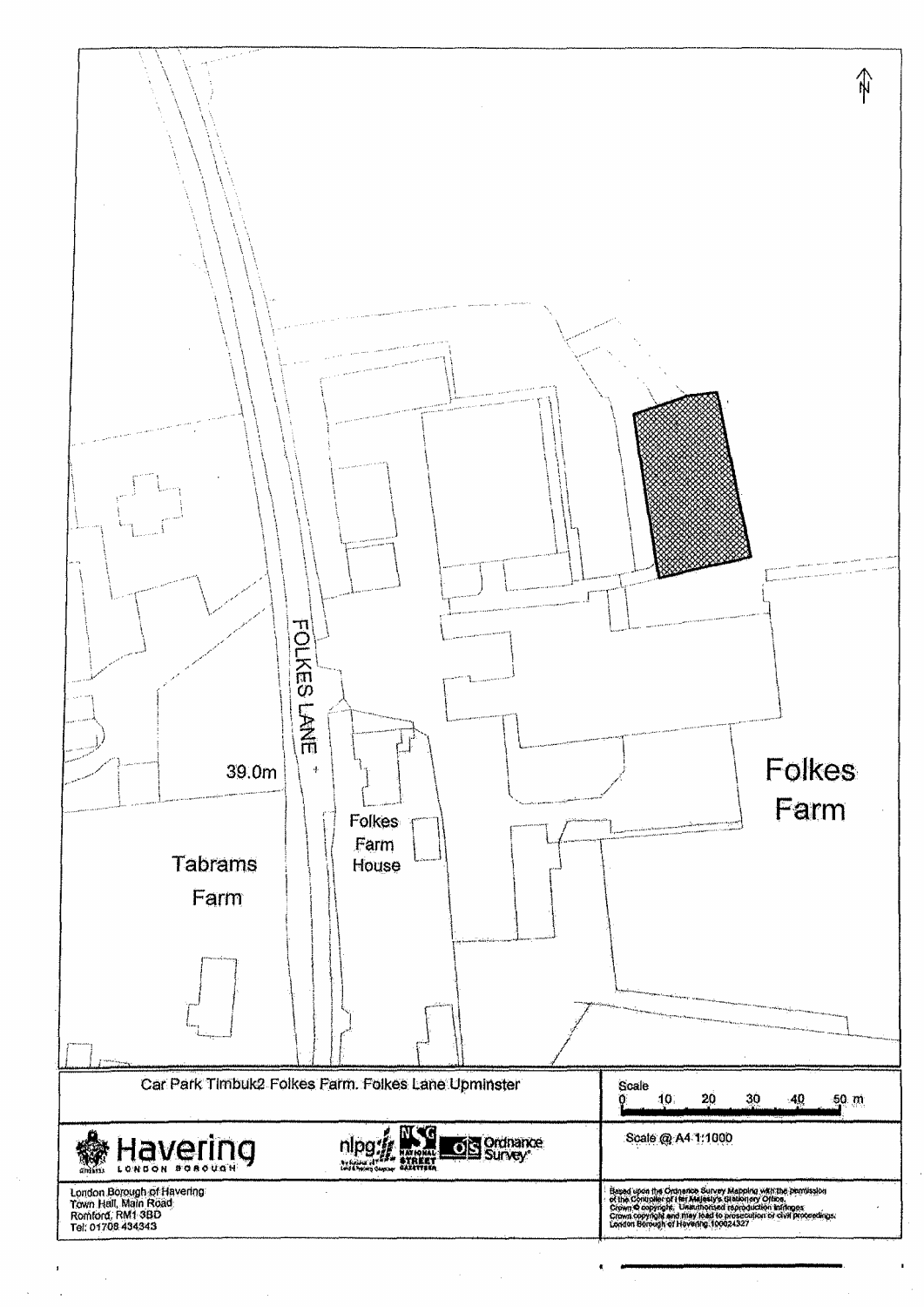### **YOUR RIGHT OF APPEAL**

You can appeal against this Enforcement Notice to the Secretary of State by 13 May 2010. Further details are given in the attached explanatory note.

### **WHAT HAPPENS IF YOU DO NOT APPEAL**

If you do not appeal against this Enforcement Notice, it will take effect on 13 May 2010 and you must then ensure that the required steps for complying with it, for which you may be held responsible, are taken within the period specified in the Notice.

# **FAILURE TO COMPLY WITH AN ENFORCEMENT NOTICE WHICH HAS TAKEN EFFECT CAN RESULT IN PROSECUTION AND/OR REMEDIAL ACTION BY THE COUNCIL.**